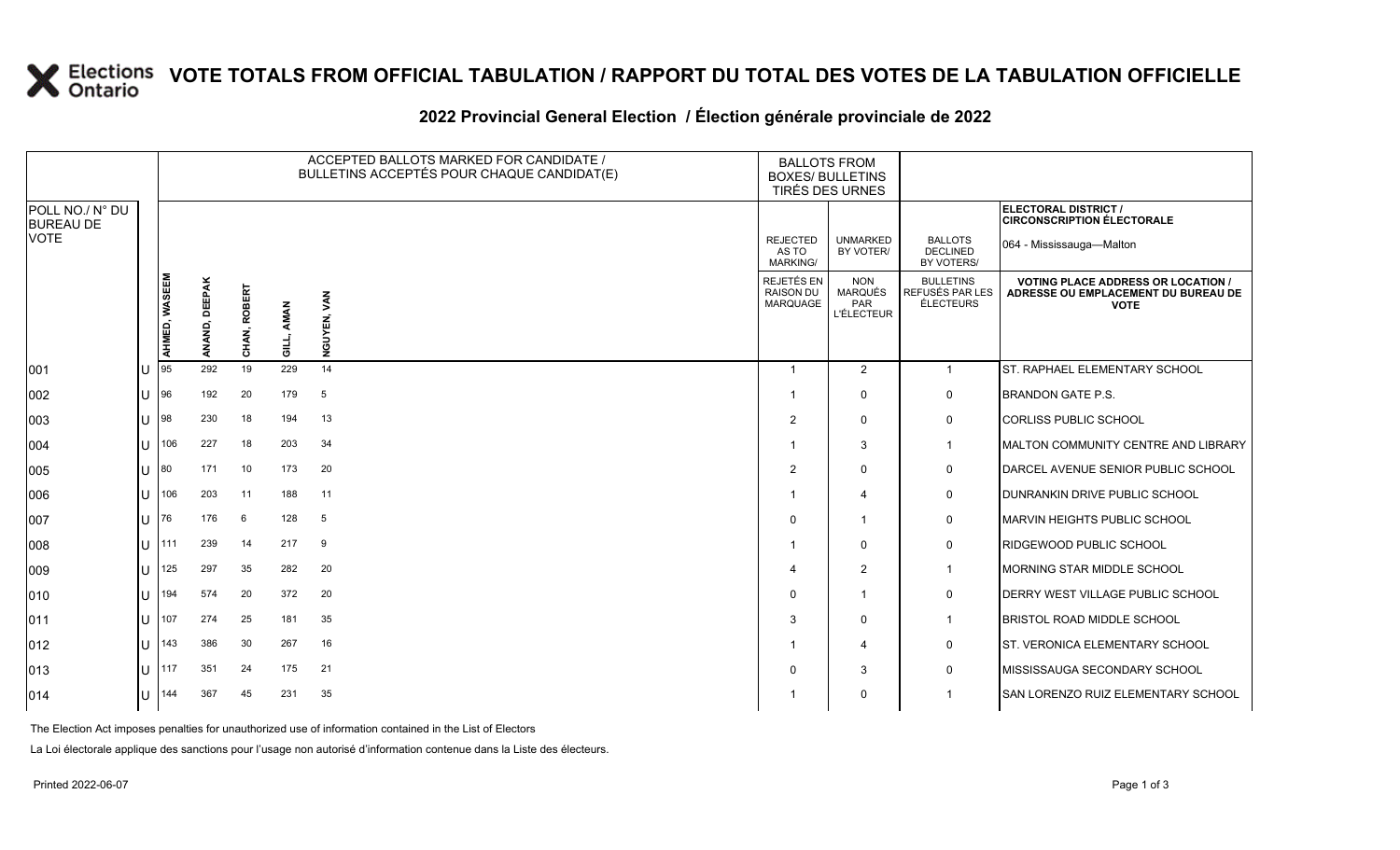# **X** Elections VOTE TOTALS FROM OFFICIAL TABULATION / RAPPORT DU TOTAL DES VOTES DE LA TABULATION OFFICIELLE

#### **2022 Provincial General Election / Élection générale provinciale de 2022**

|                                     |                       | ACCEPTED BALLOTS MARKED FOR CANDIDATE /<br>BULLETINS ACCEPTÉS POUR CHAQUE CANDIDAT(E) |               |              |       |                                   | <b>BALLOTS FROM</b><br><b>BOXES/ BULLETINS</b><br>TIRÉS DES URNES |                                                          |                                                         |                                                                                                 |
|-------------------------------------|-----------------------|---------------------------------------------------------------------------------------|---------------|--------------|-------|-----------------------------------|-------------------------------------------------------------------|----------------------------------------------------------|---------------------------------------------------------|-------------------------------------------------------------------------------------------------|
| POLL NO./ N° DU<br><b>BUREAU DE</b> |                       |                                                                                       |               |              |       |                                   |                                                                   |                                                          |                                                         | ELECTORAL DISTRICT /<br><b>CIRCONSCRIPTION ÉLECTORALE</b>                                       |
| <b>VOTE</b>                         |                       |                                                                                       |               |              |       |                                   | <b>REJECTED</b><br>AS TO<br><b>MARKING/</b>                       | <b>UNMARKED</b><br>BY VOTER/                             | <b>BALLOTS</b><br><b>DECLINED</b><br>BY VOTERS/         | 064 - Mississauga-Malton                                                                        |
|                                     |                       | AHMED, WASEEM                                                                         | ANAND, DEEPAK | CHAN, ROBERT | AMAN  | <b>GUYEN, VAN</b>                 | REJETÉS EN<br><b>RAISON DU</b><br>MARQUAGE                        | <b>NON</b><br><b>MARQUÉS</b><br>PAR<br><b>L'ÉLECTEUR</b> | <b>BULLETINS</b><br>REFUSÉS PAR LES<br><b>ÉLECTEURS</b> | <b>VOTING PLACE ADDRESS OR LOCATION /</b><br>ADRESSE OU EMPLACEMENT DU BUREAU DE<br><b>VOTE</b> |
|                                     |                       |                                                                                       |               |              | GILL, | Ž                                 |                                                                   |                                                          |                                                         |                                                                                                 |
| 015                                 | u                     | 192                                                                                   | 543           | 69           | 357   | 42                                | $\Omega$                                                          | $\Omega$                                                 | $\mathbf 0$                                             | ST. GREGORY ELEMENTARY SCHOOL                                                                   |
| 016                                 | U                     | 253                                                                                   | 547           | 39           | 411   | 66                                | 2                                                                 | $\mathbf 0$                                              | $\mathbf{1}$                                            | <b>CHAMPLAIN TRAIL ELEMENTARY SCHOOL</b>                                                        |
| 017                                 |                       | $11 \,   219$                                                                         | 627           | 51           | 401   | 45                                | 6                                                                 | 5                                                        | 0                                                       | FAIRWIND SENIOR PUBLIC SCHOOL                                                                   |
| 018                                 | $\cup$                | 102                                                                                   | 292           | 30           | 171   | 23                                | 2                                                                 | $\overline{1}$                                           | 3                                                       | <b>BARONDALE PUBLIC SCHOOL</b>                                                                  |
| 019                                 | $\mathbf{U}$          | 165                                                                                   | 311           | 25           | 224   | 32                                | 3                                                                 | 4                                                        | $\mathbf 0$                                             | <b>ST. JUDE SEPARATE SCHOOL</b>                                                                 |
| 020                                 | U                     | 123                                                                                   | 299           | 21           | 154   | 22                                |                                                                   | -1                                                       | $\overline{2}$                                          | <b>FRANK MCKECHNIE C.C. &amp; LIBRARY</b>                                                       |
| 021                                 | U                     | 169                                                                                   | 463           | 52           | 197   | 62                                |                                                                   | 34                                                       | $\mathbf 0$                                             | ST. PIO OF PIETRELCINA ELEMENTARY<br><b>SCHOOL</b>                                              |
| 022                                 | U                     | 229                                                                                   | 568           | 69           | 403   | 30                                | 4                                                                 | $\overline{7}$                                           | $\overline{4}$                                          | <b>BRITANNIA PUBLIC SCHOOL</b>                                                                  |
| 023                                 | $\mathbf{U}$          | 300                                                                                   | 547           | 31           | 435   | 49                                | $\overline{2}$                                                    | 5                                                        | $\mathbf 0$                                             | <b>WHITEHORN PUBLIC SCHOOL</b>                                                                  |
| 024                                 | $\cup$                | 336                                                                                   | 644           | 44           | 422   | 36                                | 8                                                                 | -5                                                       | $\mathbf 0$                                             | <b>ST. VALENTINE ELEMENTARY SCHOOL</b>                                                          |
| 700                                 | U $ 8 $               |                                                                                       | 11            | 2            | 13    | $\overline{1}$                    | 3                                                                 | $\mathbf 0$                                              | $\overline{2}$                                          | MALTON VILLAGE LONG TERM CARE<br><b>CENTRE</b>                                                  |
| 701                                 | $\lfloor \rfloor$   5 |                                                                                       | 14            | 5            | 18    | $\overline{4}$                    |                                                                   | $\mathbf 0$                                              | $\mathbf 0$                                             | FORUM ITALIA NON-PROFIT HOUSING                                                                 |
| 702                                 | U                     |                                                                                       |               |              |       | COMBINED WITH 701 / COMBINÉ À 701 |                                                                   |                                                          |                                                         |                                                                                                 |

The Election Act imposes penalties for unauthorized use of information contained in the List of Electors

La Loi électorale applique des sanctions pour l'usage non autorisé d'information contenue dans la Liste des électeurs.